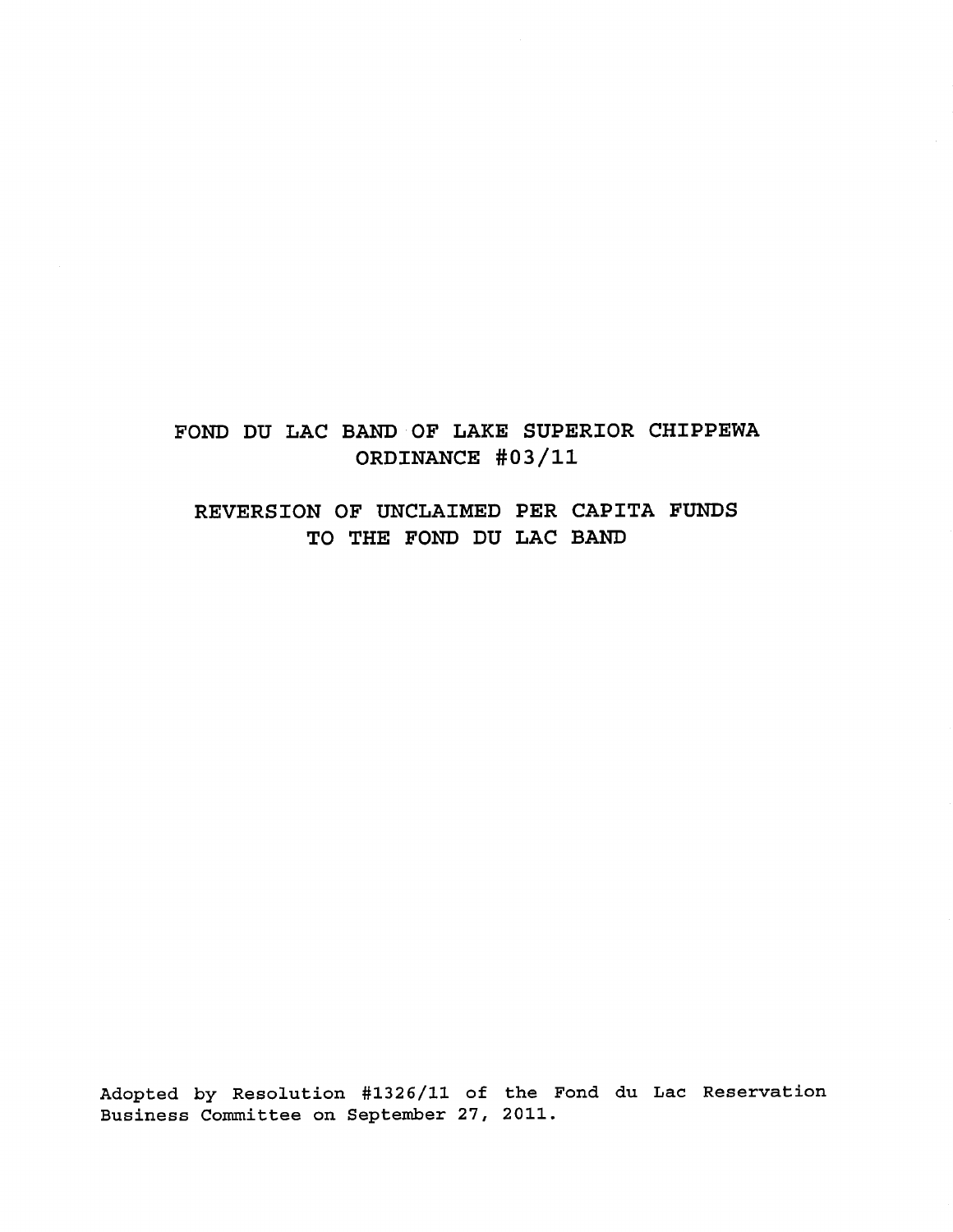# TABLES OF CONTENTS

| CHAPTER 1 | AUTHORITY; PURPOSE 1                                                                                              |  |  |
|-----------|-------------------------------------------------------------------------------------------------------------------|--|--|
| CHAPTER 2 | DEFINITIONS & INTERPRETATION 2                                                                                    |  |  |
| CHAPTER 3 | CRIMINAL HISTORY INVESTIGATIONS<br>& ELIGIBILITY PROHIBITIONS $\cdot \cdot \cdot \cdot \cdot \cdot \cdot \cdot$ 3 |  |  |
| CHAPTER 4 | EFFECTIVE DATE; AMENDMENT OR RECISSION 4                                                                          |  |  |
|           | $CERTIFICATION$                                                                                                   |  |  |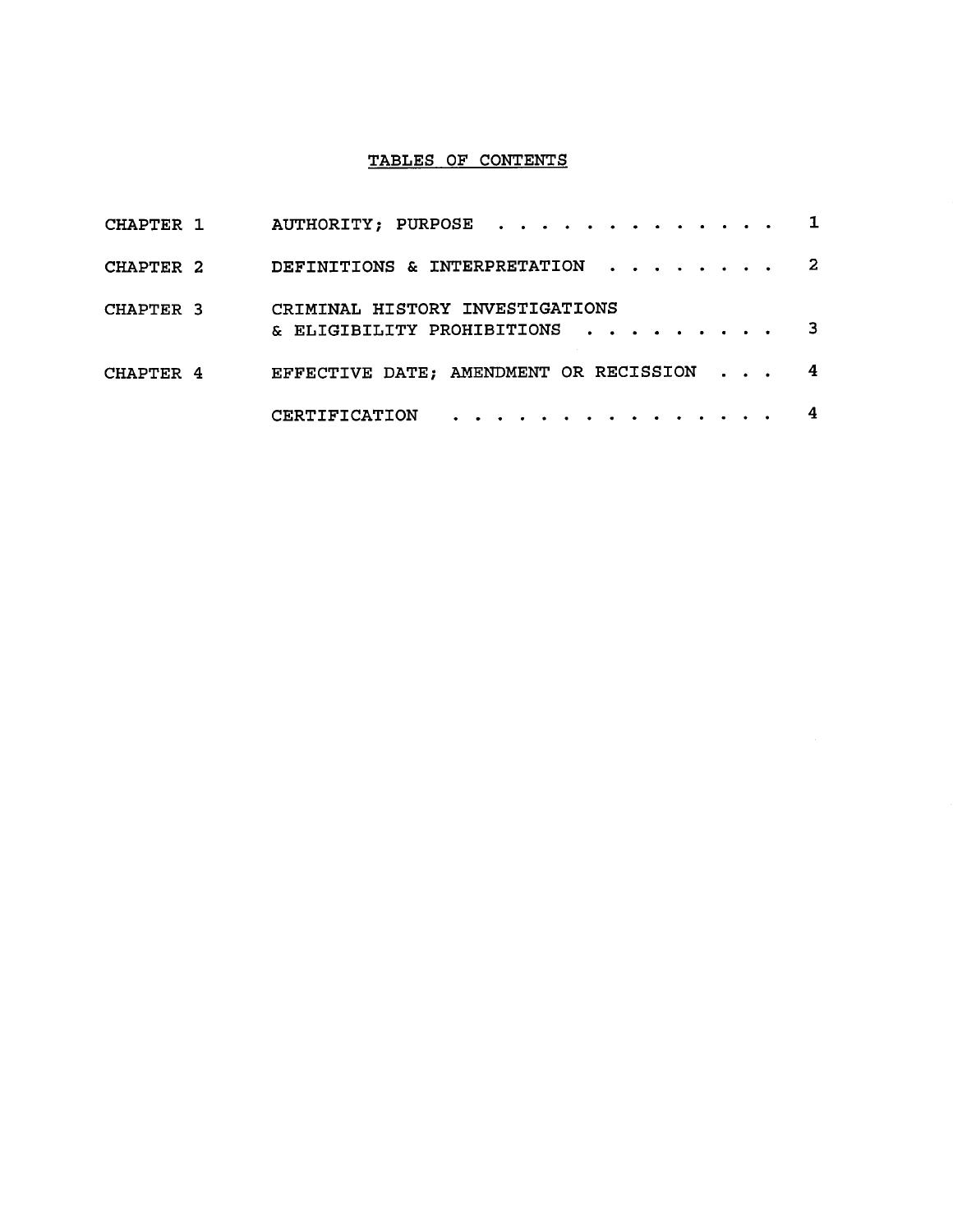#### **FOND DU LAC ORDINANCE #03/11**

# **REVERSION OF UNCLAIMED PER CAPITA FUNDS TO THE FOND DU LAC BAND**

#### **CHAPTER 1**

#### **AUTHORITY; PURPOSE; RESERVATION OF RIGHTS**

### **SECTION 101 AUTHORITY**

This Ordinance is enacted pursuant to the authority of the Fond du Lac Reservation Business Committee, as the governing body of the Fond du Lac Band of Lake Superior Chippewa, as such authority is granted by Article VI of the Revised Minnesota Chippewa Tribe Constitution and as recognized under Section 16 of the Indian Reorganization Act of 1934, 25 U.S.C. § 476, and under the common law of the United States.

#### **SECTION 102 PURPOSE**

The purpose of this Ordinance is to promote the efficient use of the resources of the Fond du Lac Band by directing that per capita funds, which have been appropriated by the Reservation Business Committee for individual distribution through various annual income distribution plans since 1994, be reverted to the general fund of the Band when such funds have been unclaimed and the notice requirements set forth under this Ordinance have been exhausted.

#### **SECTION 103 RESERVATION OF RIGHTS**

The Reservation Business Committee reserves the right to amend or repeal all or any part of this Ordinance at any time. Nothing in this Ordinance shall be construed to constitute a waiver of the sovereign immunity of the Fond du Lac Band or a consent to jurisdiction by any government or forum not expressly authorized to exercise jurisdiction under this Ordinance.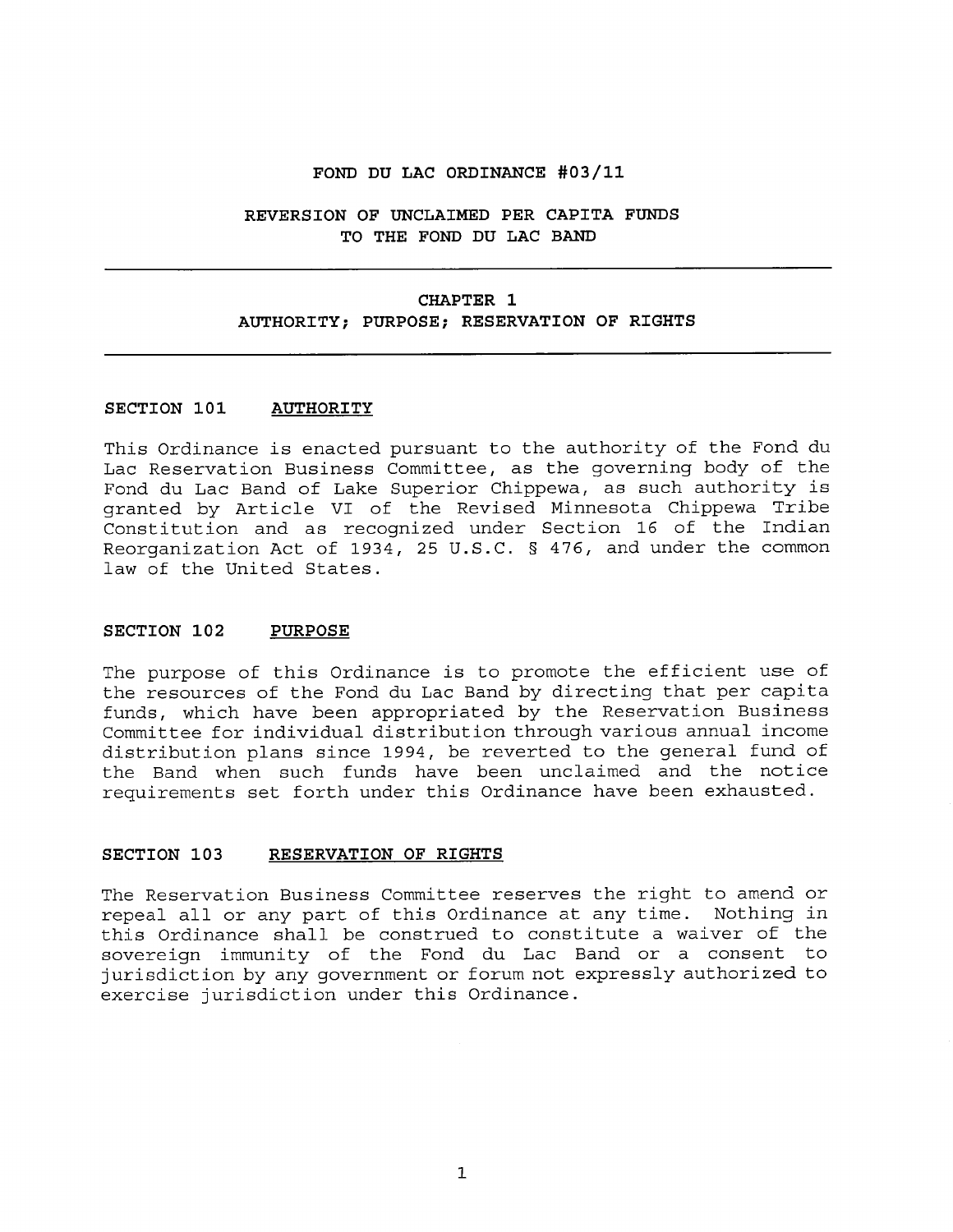#### **CHAPTER 2**

# **DEFINITIONS AND INTERPRETATION**

# **SECTION 201 DEFINITIONS**

For the purposes of this Ordinance, the following definitions shall apply:

- **(a) "Band"** means the Fond du Lac Band of Lake Superior Chippewa.
- **(b) "Per capita funds"** means monies which have been appropriated by the Reservation Business Committee distribution to Band members under a gaming revenue allocation plan or income distribution plan since 1994, but shall not include funds held for persons who are under a guardianship ordered by a court of competent jurisdiction.
- **(c) "Reservation Business Committee or "RBC"** means the governing body of the Fond du Lac Band of Lake Superior Chippewa.

# **SECTION 202 INTERPRETATION**

The provisions of this Ordinance shall be interpreted in a manner which gives plain effect to its terms and purposes, and to avoid unnecessary conflicts of law.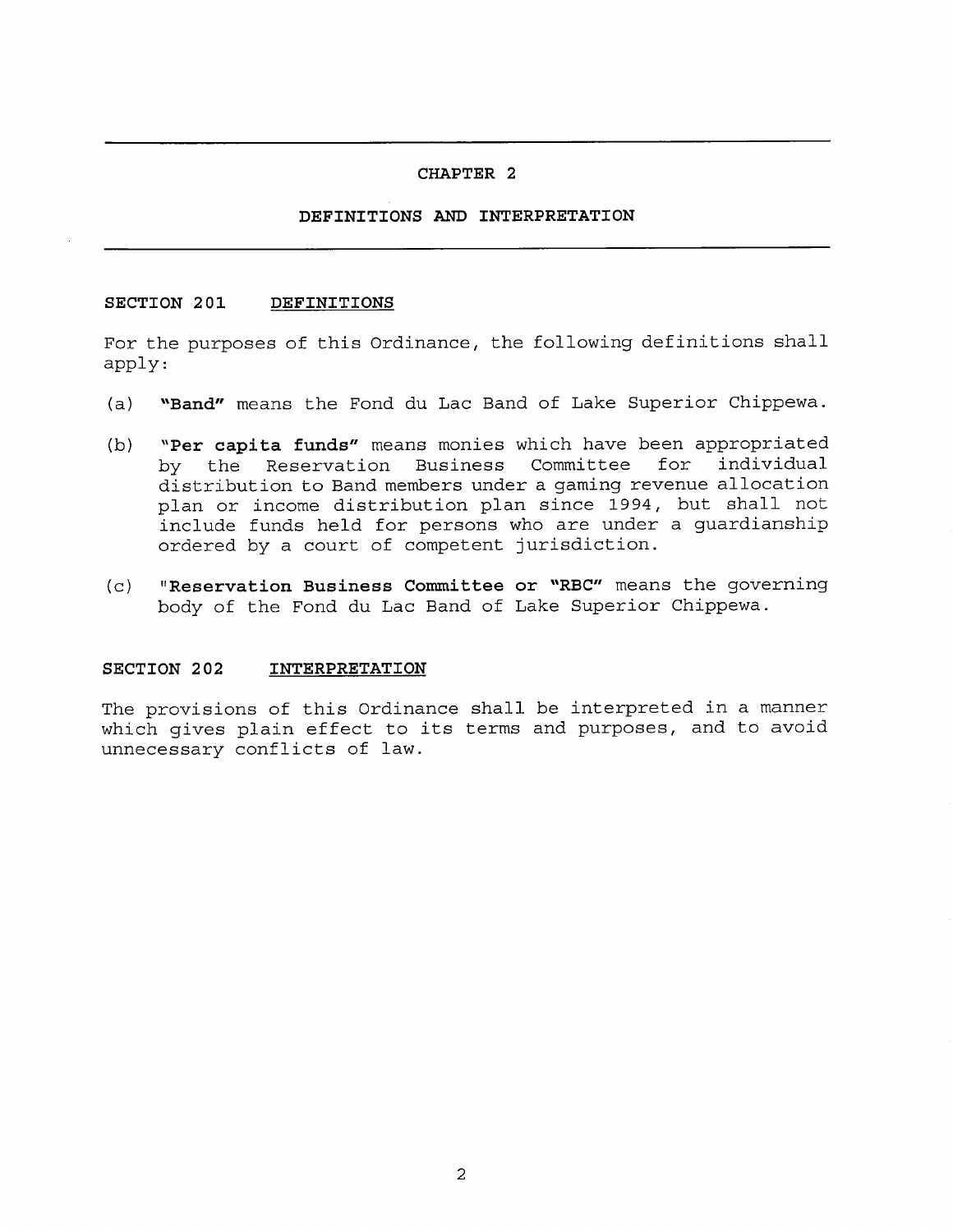# **CHAPTER 3 NOTICE** & **REVERSION PROCEDURES**

# **SECTION 301 NOTICE**

- a. Certified Mail. Notice shall be made by certified mail, return receipt requested, to the last known address of any Band member, or known descendant of such member, when per capita funds are being held by the Reservation Business Committee past the calendar year in which such funds are intended to be distributed under the applicable plan. Such notice shall include the following information:
	- (1) The Band member name and amount being held;
	- (2) Address and phone number of Fond du Lac Legal Department and contact staff; and
	- (3) The statement that: "Unless a personal data form or heirship application has been filed with this office within one year of this notice, the identified funds will revert back to the Fond du Lac Band."
- b. FDL Newspaper. Notice of all unclaimed accounts shall also be published in the Fond du Lac newspaper, including the statement set forth under Section 301(a)(3).

# **SECTION 302 REVERSION OF FUNDS**

If the one year period has passed since notice was provided under Section 301, the Tribal Attorney shall inform the Fond du Lac Comptroller, who shall transfer the affected per capita funds into the general fund of the Band, and maintain a record of such transfer.

# **SECTION 303 APPEAL**

A Band member or affected heir may appeal a reversion under this Ordinance in writing to the Reservation Business Committee. If the appeal demonstrates that funds were unclaimed due to circumstances beyond the person's control, the Reservation Business Committee may order the payment of funds which would have otherwise been payable prior to the reversion.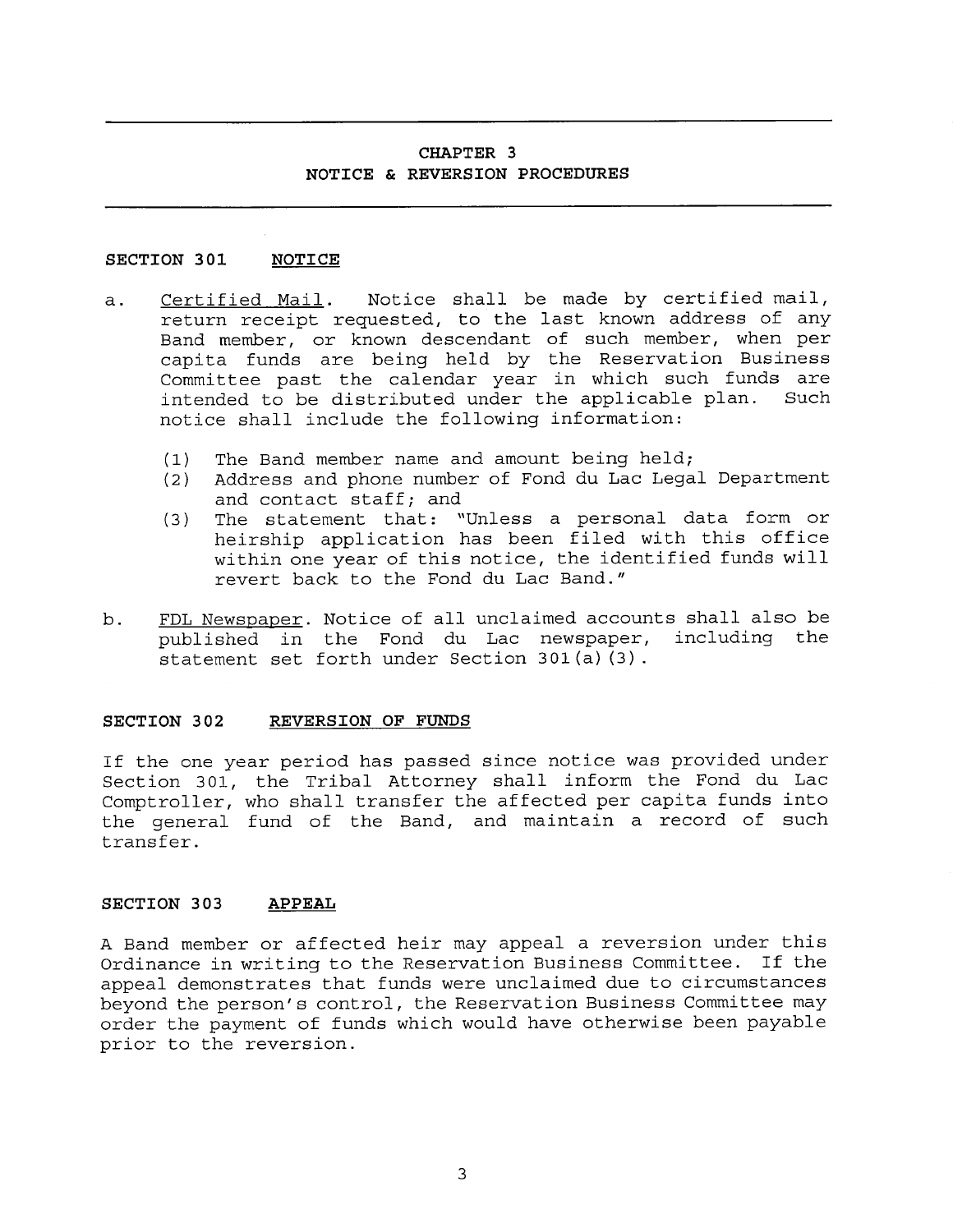# **CHAPTER 4 EFFECTIVE DATE; AMENDMENT OR RESCISSION**

# **SECTION 401 EFFECTIVE DATE**

The provisions of this Ordinance shall be effective on the date of adoption by the Reservation Business Committee.

#### **SECTION 402 AMENDMENT OR RESCISSION**

The provisions of this Ordinance may be amended or rescinded by Resolution of the Fond du Lac Reservation Business Committee.

#### **CERTIFICATION**

We do hereby certify that the foregoing Ordinance #03/11 was duly presented and adopted by Resolution #1326/11 by a vote of 2 for, 0 against, 0 silent, with a quorum of 3 being present at a Special Meeting of the Fond du Lac Reservation Business Committee held on September 27, 2011.

Kardn R. Diver. Chairwoman

Ferdinand Martineau, Secretary/Treasurer

laws: 2011.03(092711)